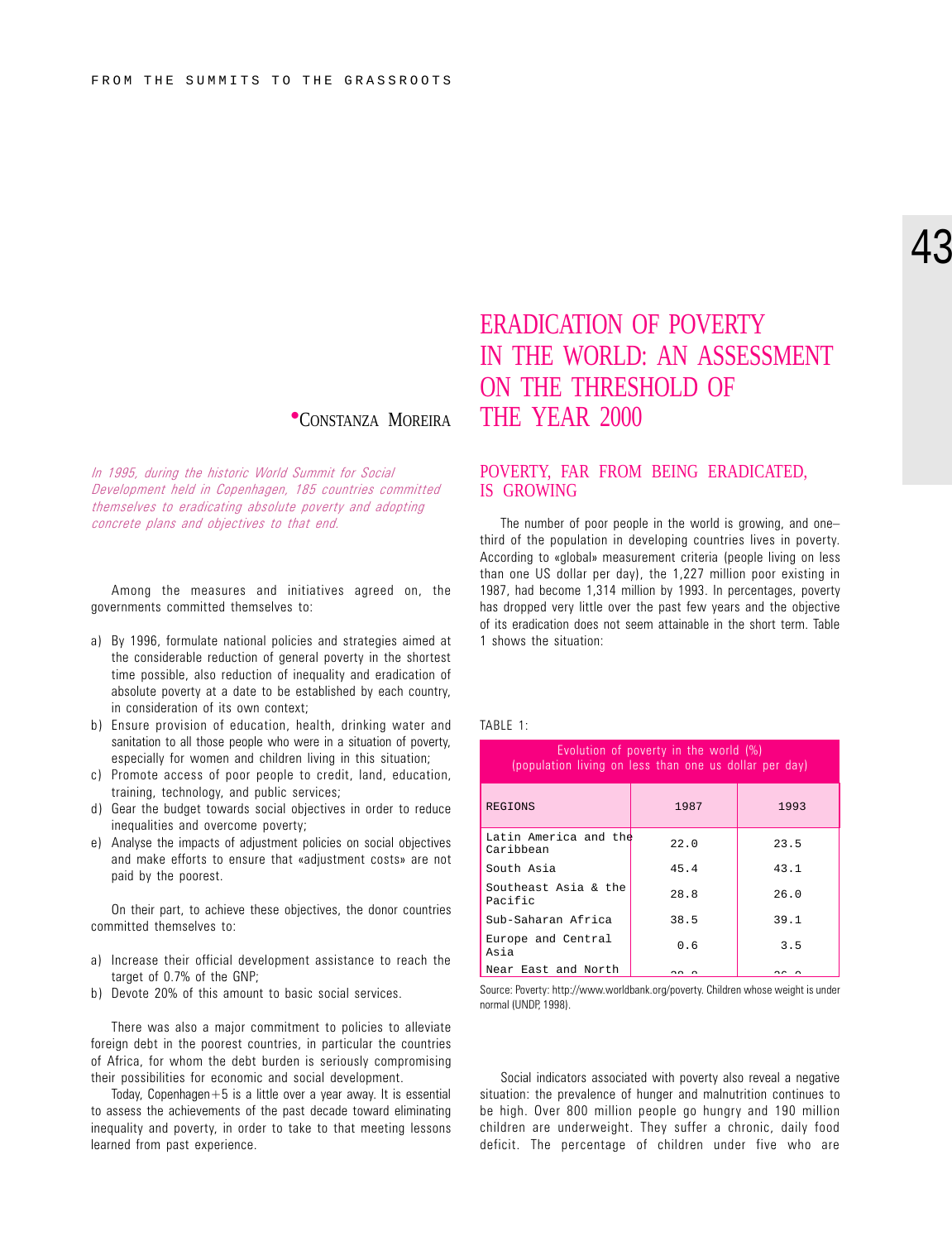underweight averages  $30\%$ <sup>1</sup> in developing countries. Female illiteracy is  $38\%$ . Over  $30\%$  of the population in sub-Saharan Africa today has a life expectancy of less than 40 years.

Prospects for growth are not promising: consumption has stagnated in Latin America, North Africa and the Near East, and has fallen in sub-Saharan Africa. If growth decelerates over the next few years, poverty will probably become more serious. The situation is particularly serious in Southeast Asia, Africa and Latin America.

In Southeast Asia, analysts estimate<sup>2</sup> that poverty will double as a consequence of the crisis in these countries, and that the distribution of income will worsen. The number of people living under the poverty line in countries affected by the crisis will rise from 40 to 90 million people as a direct result of the economic collapse that started in Thailand in mid-1997. In the worst scenario possible, the number of people in a position of poverty in the Philippines, Thailand, Malaysia and Indonesia would more than double between 1997 and 2000.

In Latin America, the most unequal continent in the world, poverty has increased in absolute figures. World Bank and Economic Commission for Latin America statistics show that the number of poor people increased by about three million per year during the first half of the nineties. In Argentina, Peru, Paraguay, Nicaragua, Ecuador and the Dominican Republic, poverty has also increased in relative terms. This has happened in a context of economic growth and of overcoming the stagnation of the eighties. Some studies<sup>3</sup> show that the low expectation for economic growth in Latin America in the medium term and the weak efforts to eliminate factors generating inequality will work against a reduction in poverty over the next ten years.

The trend toward an increase in poverty in Latin America does not seem to be surmountable in the medium term. Poverty in Latin American is basically rural and goes back a long time. It is related to low investment in «human capital» in countries that have not yet managed to consolidate themselves as nations. Poverty in these countries shows great fluctuations depending on circumstances related to the physical environment and the availability of natural resources. These countries are particularly affected by growing environmental problems. The constant reduction of per capita land area for crops, the depletion of soil, and the degradation of enormous forest areas caused by the use of wood for energy, contribute to food insecurity and make hunger and disease hard to eradicate.

Studies carried out by UNICEF also show that poverty is worsening4 and that, even in countries where the proportion of poor inhabitants has dropped, those living in conditions of extreme poverty have seen their living standard fall.

Table 2 shows a summary of those countries having data available for the 1990<sup>5</sup> period, the last data available.

Table 2.

| Countries having reduced poverty<br>(by lines of income, national surveys) |                               |      |                    |      |  |  |  |
|----------------------------------------------------------------------------|-------------------------------|------|--------------------|------|--|--|--|
|                                                                            | <b>STARTIN</b><br><b>YEAR</b> | る    | <b>END</b><br>YEAR | る    |  |  |  |
| Bangladesh                                                                 | 1991-92                       | 42.7 | 1995-96            | 35.6 |  |  |  |
| Bolivia                                                                    | 1990                          | 52.0 | 1994               | 45.0 |  |  |  |
| <b>Brazil</b>                                                              | 1989                          | 47.0 | 1995               | 43.0 |  |  |  |
| Chile                                                                      | 1992                          | 21.6 | 1994               | 20.5 |  |  |  |
| China                                                                      | 1994                          | 8.4  | 1995               | 6.5  |  |  |  |
| Costa Rica                                                                 | 1989                          | 28.0 | 1995               | 20.0 |  |  |  |
| Dominican<br>Rep.                                                          | 1989                          | 24.5 | 1992               | 20.6 |  |  |  |
| El Salvador                                                                | $1991 - 92$                   | 60.0 | 1996               | 52.0 |  |  |  |
| Honduras                                                                   | 1989                          | 73.0 | 1996               | 68.0 |  |  |  |
| India                                                                      | 1992                          | 40.9 | 1994               | 35.0 |  |  |  |
| Jamaica                                                                    | 1989                          | 25.0 | 1995               | 22.0 |  |  |  |
|                                                                            | 1 0 0 0                       |      | 1 ^ ^ ^            |      |  |  |  |

Source: World Bank Tables, 1998; Overcoming Human Poverty, UNDP, 1998.

#### RETHINKING POVERTY: PROBLEMS OF MEASUREMENT THAT HINDER FOLLOW–UP

The objective of reducing poverty has led to broad debate on its causes, its characteristics and its dimensions. Many efforts have been made to define a concept that would reveal the many facets of this phenomenon. Definitions of income have been complemented by definitions of poverty based on the concept of «unsatisfied basic needs», and UNDP coined the term «human poverty» to define poverty in terms of its results on people's living conditions.

National poverty measurements are usually based on levels of consumption or income: persons are considered to be poor if their consumption or income falls below a certain limit necessary to satisfy basic needs. This minimum level is called the «poverty line». As what is necessary to satisfy needs varies from society to society and from time to time, each country uses its own poverty

Data for 1990-1997, UNDP, 1998.

<sup>2</sup> Richard Newfarme, World Bank expert, cited in *The Business Times*, Bangkok, October 30th, 1998.

Londoño, Luis. Poverty, inequality and human capital development in Latin America, 1950-2025. World Bank Latin American and Caribbean Study. 1996, p.35.

In Implementing the 20/20 Initiative: Achieving universal access to basic social services. A joint publication of UNDP, UNESCO, UNFPA, UNICEF, WHO and the World Bank, September 1998.

<sup>5</sup> For 1990, data was accepted from 1988 and 1989.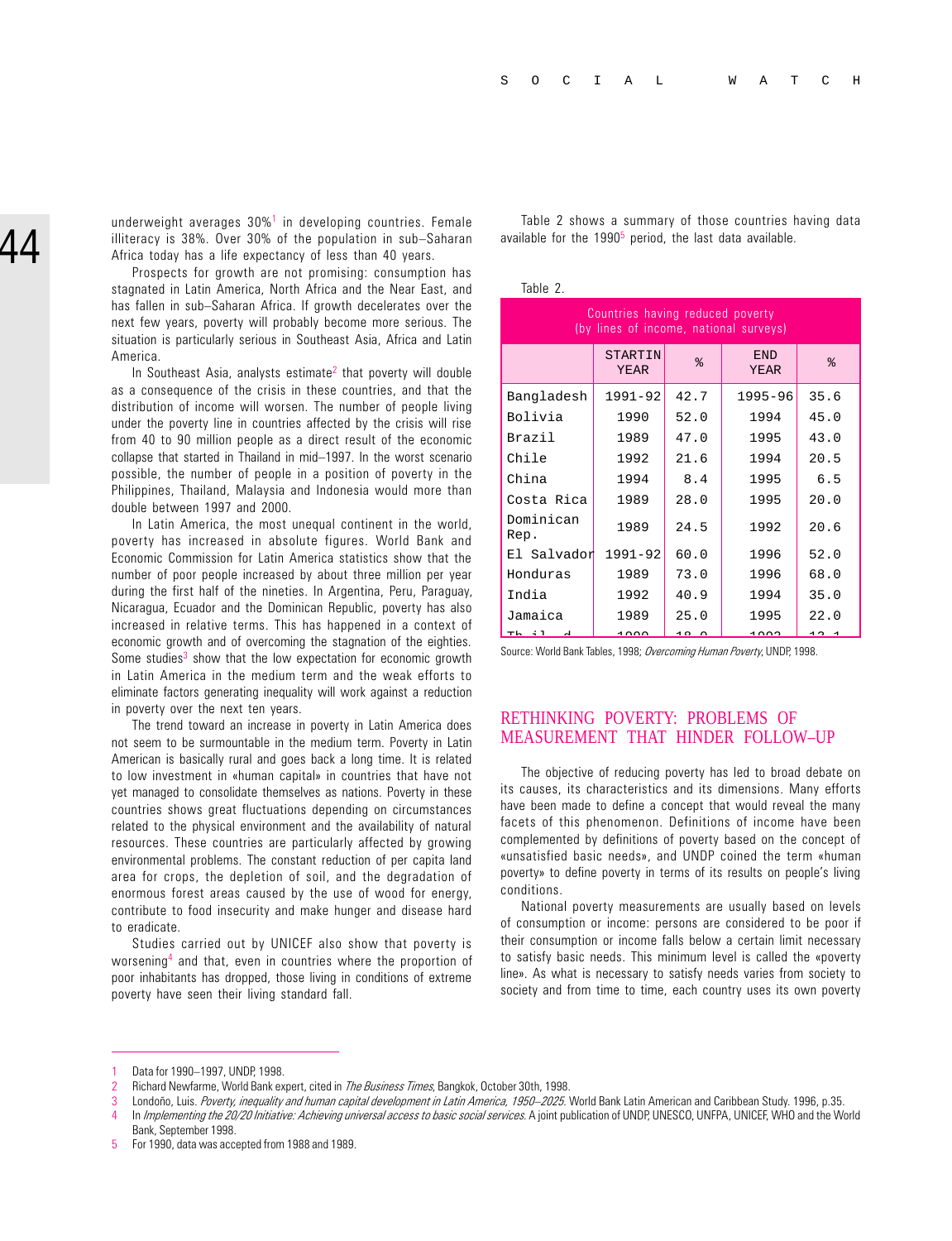line, adapted to its level of development, its social norms and its values. National surveys generate this information.

There are also global poverty measurements that use the same definition of poverty line in order to standardise comparisons between countries. The World Bank uses as a reference line one or two US dollars per day.

Efforts have been made in recent years to find new ways of conceptualising poverty that incorporate dimensions in addition to income. One of these is the definition of «human poverty» as the lack of essential human skills such as literacy and sufficient food.

The commitment of making available reliable information on poverty is far from being fulfilled. There is an enormous scarcity of available data for all the countries, and data may not be for the same years. We also find discrepancies between information produced by the countries themselves and information provided by international organisations about those countries. Finally, the various efforts to measure poverty introduce an additional problem in follow-up of agreements: the enormous difficulty of dealing with widely varying results, as in Table 3.

#### ERADICATION STRATEGIES

The governments of 185 countries have undertaken to generate reliable statistics to measure poverty and develop appropriate plans for its eradication.

According to a survey taken by UNDP in 130 countries, national anti-poverty plans are being implemented in 33% (43 countries), and in 27% (35 countries) the struggle against poverty is included in national planning. 40 countries are preparing anti-poverty plans. Several countries have goals with established target years: 15 countries in Africa, 12 in Asia/Pacific, 2 in the Arab States, 7 in Eastern Europe/CIS and 8 in Latin America have defined objectives for the reduction of extreme poverty. With some exceptions, $6$  those countries that have defined poverty objectives are those with plans in operation. The data appears in Table 4.

Many countries have defined their anti-poverty strategies and have defined specific objectives with years and goals. A total of 37 countries have defined objectives against poverty, most of them in Southeast Asia and the Pacific and in Africa. In Latin America only Colombia, El Salvador, Honduras, Panama, Peru and Trinidad & Tobago have poverty reduction goals, and only Panama has set the reduction target at 0%.

The figures show us that, although significant progress has been achieved regarding the definition of poverty and the definition of strategies to struggle against it, most countries have not defined goals or eradication deadlines. The contexts in which poverty thrives and is difficult to eradicate (rural poverty in Africa and South Asia, urban poverty in Latin America) will not be removed in the short term.

#### LESSONS FROM EXPERIENCE TO AVOID REPEATING ERRORS

Many anti-poverty studies recommend the use of two complementary strategies, depending on the type of problem in each country, to reduce poverty:<sup>7</sup>

- a) Strategies benefitting economic development of those sectors where poverty is more concentrated (eg, creation of income in rural areas, human resource use, widespread economic policies, creation of employment, etc.);
- b) Investments in human capital and in basic social services.

The most efficient strategy-according to UNDP, UNICEF and World Bank assessments-is strengthening of human skills and investment in human capital through globalisation of access to basic social services (BSS). All the studies have suggested that investment in basic education (especially for women and girls) and health have widespread and highly positive impacts on populations living in poverty.

However, not all the countries assign sufficient resources to achieving this objective. The 20/20 Initiative was established for this purpose, as a pact between developing countries and industrialised nations to assign 20% of the budgets of the former and 20% of official development assistance from the latter to BSS (primary education, primary health care, access to safe water and sanitation, adult literacy, reproductive health). Countries are still far from achieving these levels of allocation.

Access to BSS has positive impacts on the reduction of poverty when it is sustained over time: «human capital» requires sustained investment. For this purpose, institutional capacity and adequate

<sup>6</sup> These countries are: Cameroon, Côte dIvoire, Kenya, Namibia, Central African Republic, South Africa, Tanzania, Bhutan, Nepal, Algeria, Tajikistan, Cuba and Honduras. Particularly the «papers» prepared for the Workshop on Knowledge Networking for Poverty Reduction, United Nations Development Programme, New York, September 11-12, 1997. These are: Paul R. Gregory, Macroeconomics policy, structural factors and poverty: The Russian and Ukrainian transitions, Jean Luc Dubois: Comparisons of national poverty reduction strategies. Cameroon, Ethiopia, Mali, Senegal, Comparative poverty reduction strategies in sub-Saharan African countries: The case of Ghana, Malawi, Tanzania, Uganda and Zimbabwe, Larbi Jaidi: Strategies nationales de reduction de la pauvrete: Egypte, Tunisie, Maroc, Marc Raffinot: Etude comparative des strategies nationales de reduction de la pauvrete: Côte d'Ivoire, Benin, Burkina Faso, Madagascar, Richard Pomfret: A comparative study of national poverty reduction strategies: Uzbekistan, Kazakstan, Kyrgyz Republic, Irena Topinska: Transition to the market and poverty alleviation strategies: Bulgaria, Hungary, Poland, Romania. A Case Study for the UNDP Project GLO/96/510, University of Warsaw, Department of Economics, September 1997; Diana Alarcon: National poverty reduction strategies of Chile, Costa Rica and Mexico: Summary and findings; A.R.Khan: A comparative analysis of poverty reduction strategies in selected Asian countries. Also: Poverty alleviation and macroeconomic policies: Lessons from past experience, ILO, 1997.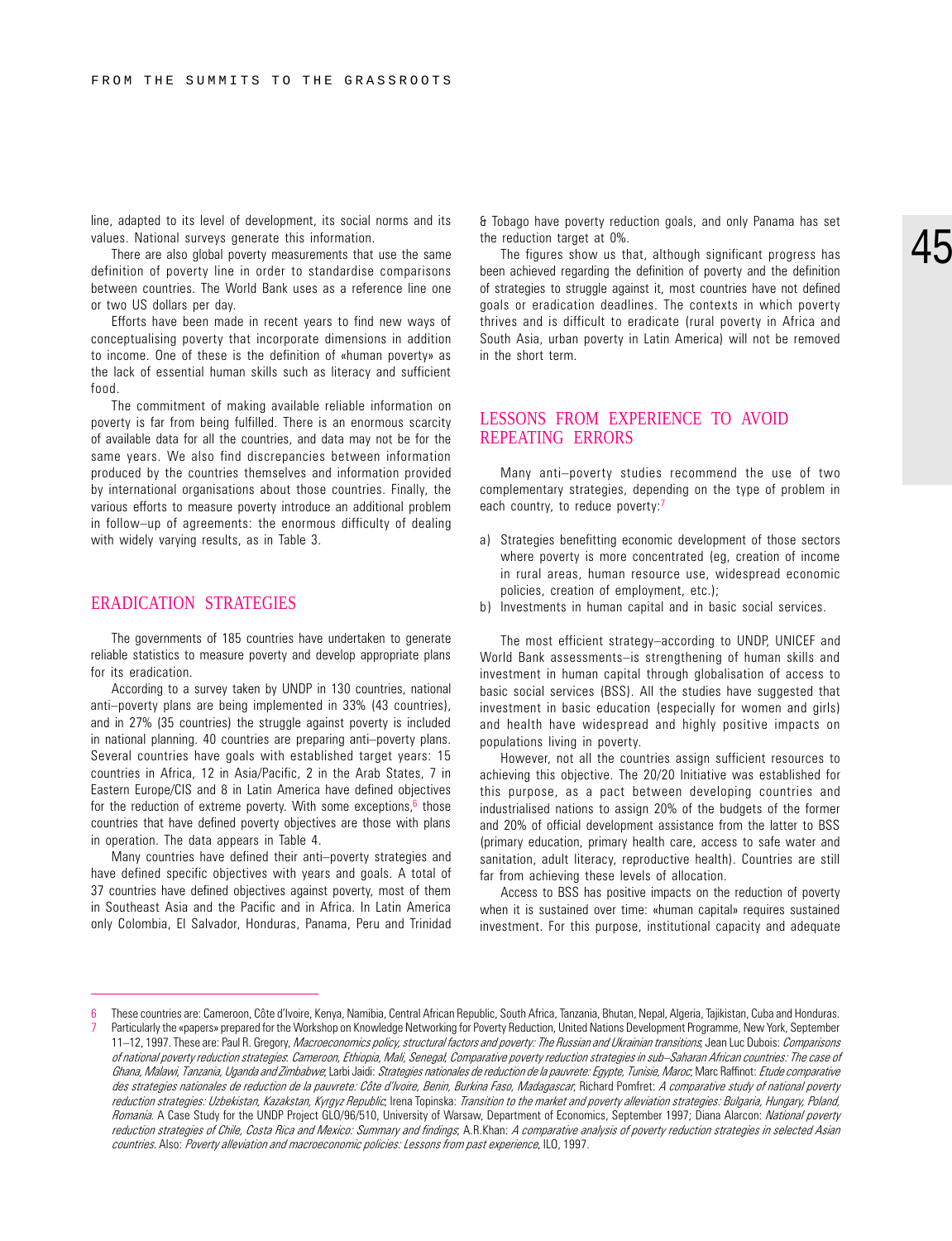# 46

TABLE 3.

| Differences in estimates |                |                               |                |                             |                                               |                |                                         |  |
|--------------------------|----------------|-------------------------------|----------------|-----------------------------|-----------------------------------------------|----------------|-----------------------------------------|--|
|                          |                | <b>NATIONAL</b><br>ESTIMATES* |                | INTERNATIONAL<br>ESTIMATES* |                                               |                | UNDP DATA<br>Global Survey,<br>$1998**$ |  |
|                          | Survey<br>Year | National %                    | Survey<br>Year | below USD<br>1 a day        | Population Population<br>below USD<br>2 a day | Survey<br>Year | National %<br>(gen.)                    |  |
| Côte d'Ivoire            |                |                               | 1988           | 17.7                        | 54.8                                          | 1995           | 36.8                                    |  |
| Gambia                   | 1992           | 64.0                          |                |                             |                                               | 1993           | 30.0                                    |  |
| Ghana                    | 1992           | 31.4                          |                |                             |                                               | 1997           | 30.0                                    |  |
| Mauritania               | 1990           | 57.0                          | 1988           | 31.4                        | 68.4                                          | 1996           | 50.4                                    |  |
| Senegal                  |                |                               | 1991-92        | 54.0                        | 79.6                                          | $n$ /year      | 32.0                                    |  |
| Uqanda                   | 1993           | 55.0                          | $1989 - 90$    | 69.3                        | 92.2                                          | 1997           | 66.3                                    |  |
| Zambia                   | 1993           | 86.0                          | 1993           | 84.6                        | 98.1                                          | 1997           | 69.0                                    |  |
| Philippines              | 1991           | 54.0                          | 1991           | 28.6                        | 64.5                                          | 1994           | 35.5                                    |  |
| India                    | 1994           | 35.0                          | 1992           | 52.5                        | 88.8                                          | $1993 - 94$    | 36.0                                    |  |
| Malaysia                 | 1989           | 15.5                          | 1989           | 5.6                         | 26.6                                          | 1996           | 8.3                                     |  |
| Mongolia                 | 1995           | 36.3                          |                |                             |                                               | 1997           | 25.8                                    |  |
| Sri Lanka                | $1990 - 91$    | 35.3                          | 1990           | 4.0                         | 41.2                                          | 1997           | $25 - 30$                               |  |
| Viet Nam                 | 1993           | 50.9                          |                |                             |                                               | 1996           | 4.2                                     |  |
| Kyrqyzstan               | 1993           | 40.0                          | 1993           | 18.9                        | 55.3                                          | 1996           | 50.0                                    |  |
| Moldova, Rep. of         |                |                               | 1992           | 6.8                         | 30.6                                          | 1997           | 43.0                                    |  |
| El Salvador              | 1992           | 48.3                          |                |                             |                                               | 1994           | 61.0                                    |  |
| Honduras                 | 1992           | 50.0                          | 1992           | 46.9                        | 75.7                                          | 1994           | 67.2                                    |  |
| Panama                   |                |                               | 1989           | 25.6                        | 46.2                                          | 1997           | 37.1                                    |  |
| Trinidad &Tobago         | 1992           | 21.0                          |                |                             |                                               | 1996           | 35.9                                    |  |

\* World Bank estimates, 1998 (http://www.worldbank.org/poverty).

\*\* Overcoming Human Poverty, UNDP, 1998.

resources are necessary. Resources should be obtained through increased public expenditure, improved efficiency in the allocation of this expenditure, and adequate external assistance. Although many studies point out that public expenditure for BSS should be maintained, even  $vis-\partial - vis$  severe economic situations, experience shows that economic crisis are generally accompanied by adjustment mandated cuts in social services. Hence beyond the normative postulate of an increase in efficiency and efficacy of social services, adjustments have been largely negative in terms of social development and only in exceptional cases have these adjustments implied positive measures.

Analyses of the 20/20 Initiative show that poorer people benefit less from public expenditure on health and education than do those with higher income. To achieve a more equitable distribution of the benefits, these studies suggest making inter-sectoral transfers of expenditure to the benefit of BSS. This goes hand in hand with the recommendations by multilateral bodies towards a «privatisation» of social services, such as tertiary health care or secondary or tertiary education.

Accumulated experience shows that extreme care should be taken with such statements. The aim must be that the lowest income sectors benefit from this expenditure. The aim is not a cut in social public spending that takes resources away from BSS and contributes funds to the training of «human capital». This conceals a dilemma of «false equity». What must be sought is greater inter-sectoral transfer, eg, from defense spending to BSS. Expenditure for debt service is frequently much higher than expenditure for social services in these countries.

Finally, studies suggest that institutional capacity should be created to implement anti-poverty strategies. This refers to strengthening the State's capacity, weakened by a decade of reforms that have contributed to financial unsustainability without improving its effective functioning. Only the State can ensure the sustainability of anti-poverty policies over time. This conclusion would seem to indicate that a «post Washington consensus» climate is setting in, whereby the role of political institutions and the State in particular is being revalued, even if only to «establish a favourable environment» for the market. Some suggestive titles, such as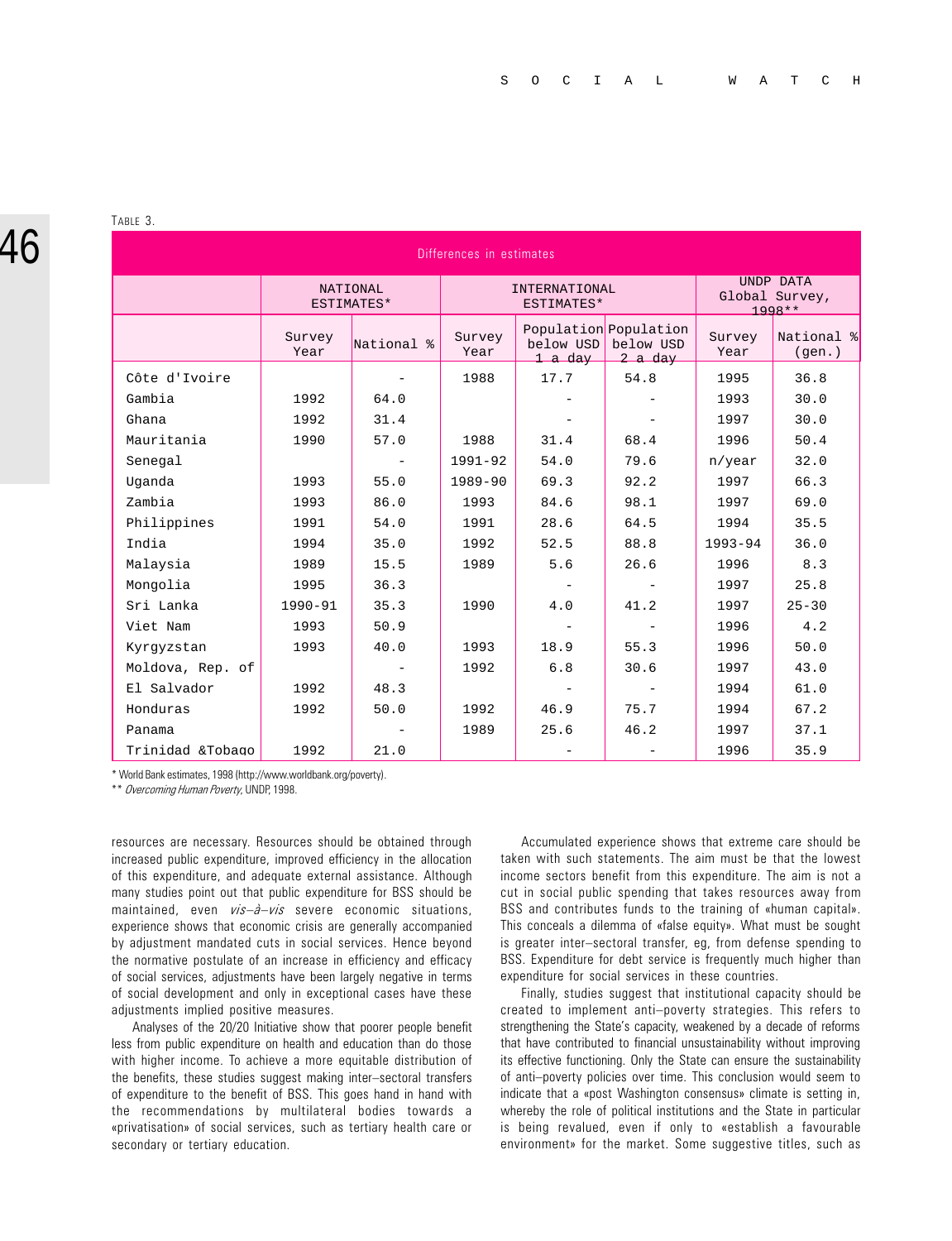#### TABLE 4.

| Countries having poverty strategies, definitions and estimates |                                                                                                                                  |                                                                                                                         |                                                   |                                                              |                                                                                                         |  |
|----------------------------------------------------------------|----------------------------------------------------------------------------------------------------------------------------------|-------------------------------------------------------------------------------------------------------------------------|---------------------------------------------------|--------------------------------------------------------------|---------------------------------------------------------------------------------------------------------|--|
| No. of Countries that:                                         | AFRICA                                                                                                                           | ASIA/PACIF                                                                                                              | ARAB<br><b>STATES</b>                             | <b>EUROPE</b><br>EASTERN/CI                                  | LATIN<br>AMERICA/                                                                                       |  |
| Have a definition of general<br>poverty by income              | 35                                                                                                                               | 13                                                                                                                      | 7                                                 | 12                                                           | CARIBBEAN<br>19                                                                                         |  |
| Have extreme poverty estimates                                 | 36                                                                                                                               | 19                                                                                                                      | 11                                                | 16                                                           | 25                                                                                                      |  |
| Have absolute poverty estimates                                | 36                                                                                                                               | 16                                                                                                                      | 9                                                 | 16                                                           | 22                                                                                                      |  |
| Have implemented national<br>anti-poverty plans                | Benin<br>Cape Verde<br>Gambia<br>Ghana<br>Guinea<br>Lesotho<br>Madagascar<br>Mali<br>Mauritania<br>Mozambique<br>Senegal<br>Togo | Cambodia<br>China<br>Korea,<br>Rep. of<br>Philippine<br>Iran<br>Islamic<br>Rep. of<br>Malaysia<br>Mongolia<br>Sri Lanka | U. Arab<br>Emirates<br>Tunisia<br>Jordan<br>Sudan | Azerbaijan<br>Kazakstan<br>Moldova,<br>Rep. of<br>Uzbekistan | Brazil<br>Chile<br>Colombia<br>Costa Rica<br>Jamaica<br>Mexico<br>Paraquay<br>Peru<br>Dominican<br>Rep. |  |

Beyond the Washington Consensus: Institutions Matters, 8 show that toward the end of the century, the impacts of the Asian crisis and the economic and financial unsustainability of much of the «transition toward market economies» (starting in the countries of the former Soviet block and ending with experience cut short in Africa), are obliging governments to reconsider the role of the State.

In the poorest countries, however, the State's capacity is minimal and corruption is at a maximum. Institutional capacity building must be accompanied by the affirmation of transparency. In many developing countries, if not in the majority, the lack of full citizenship and scant State development have resulted in high levels of corruption that hinder poor people's access to available resources. The recent tragedies in Honduras and Nicaragua have shown this drama as never before. If the poor are to have access to basic resources, transparency channels must be ensured. Here again, the role of NGOs has proven fundamental.

The other complementary strategy that is recommended relates to the way growth generates income opportunities for the lowest income sectors, in particular, through employment. However, the new accumulation models, capital mobility, adjustment strategies (in particular, reduction of public expenditure), and forms of foreign capital investment do not contribute to the creation of employment. Unemployment is even seen as a «cost» of the application of adjustment policies.

Problems arising from unemployment, including increase of poverty and inequality, demand a return to previously criticised Keynesian precepts of public investment in infrastructure: in addition to creating employment, such programmes help to extend facilities to the poorest populations.

Policies for the creation of employment should especially consider the characteristics of poverty: policies to promote the agricultural sector are essential when poverty is basically rural, and policies promoting the creation of urban employment are essential in contexts of urban poverty. Employment must also imply a minimum coverage and salary, as a condition for the eradication of poverty. The «maquila» experience in Central America (assembly plants) is not positive from the standpoint of working conditions and in many cases implies a retrocession in the human rights struggle.

### WHO ARE THE POOR AND HOW MUCH DO THEY PARTICIPATE?

Action to eradicate global poverty should take into account that poverty is not one but many. Poverty is not the same everywhere and consequently measures that are to benefit the

<sup>8</sup> World Bank Latin American and Caribbean Studies. Viewpoints, 1998.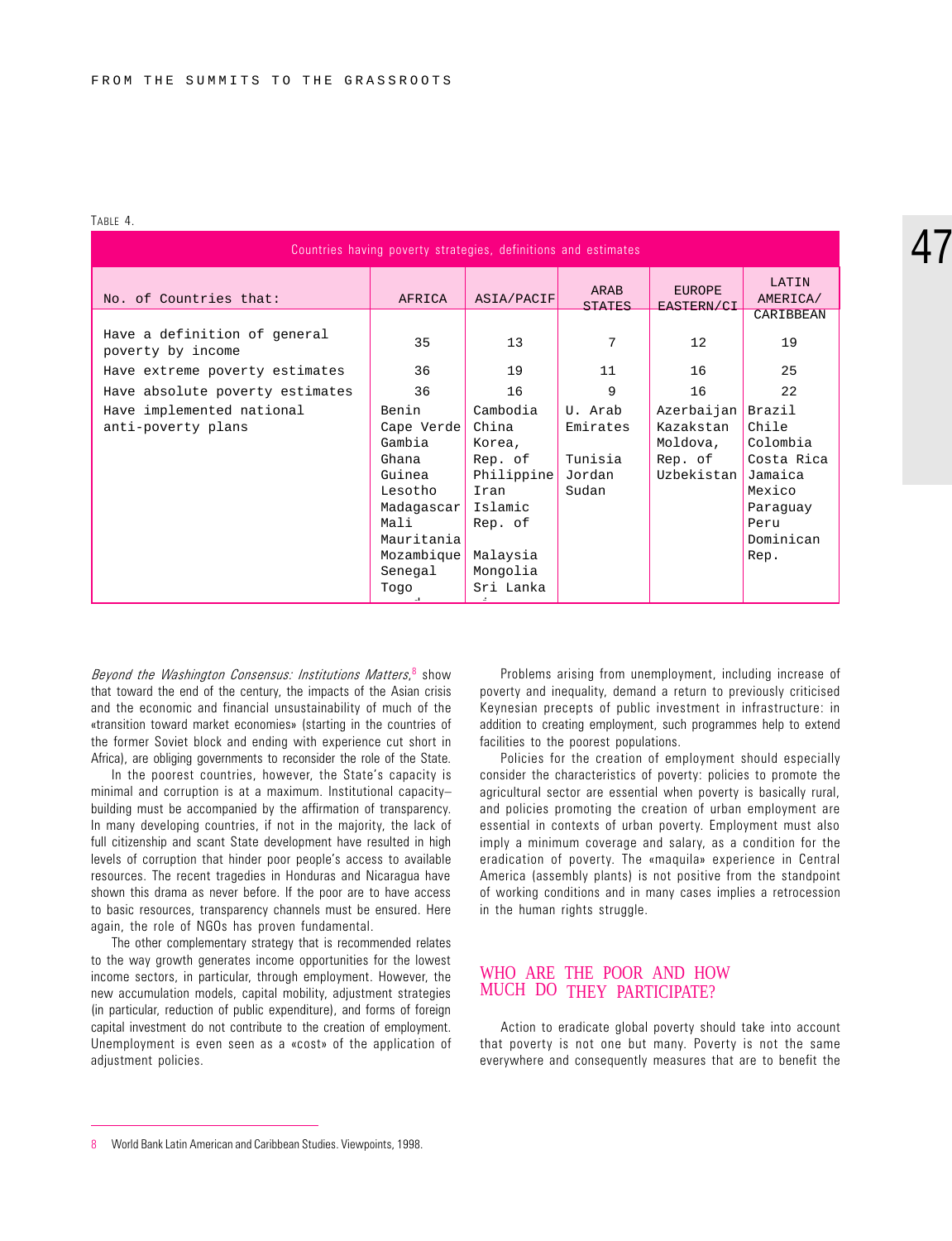poorest should be tailored to the situation in each country. In particular, special consideration is needed for those most affected by poverty, inequality and social marginality.

As may be seen in Table 6, rural poverty figures are always higher than the national averages. Rural poverty differs from urban poverty, which is very high in some regions such as Latin America.

In most sub-Saharan African countries, East Asia and the Pacific, over 60% of the population are employed in agriculture with very low levels of productivity and income. For these countries, strategies to fight rural poverty are essential. Studies suggest that strategies should prioritise development in the sectors where poverty is concentrated (in most cases the agricultural sector). This should be combined with strategies on food security, natural resource management and training in business skills.

In Latin America, poverty is essentially urban. Cities grow and suburban populations live in miserable «shanty town» conditions with problems of sanitation, water and overcrowding. The Brazilian «favelas» exemplify these shanty towns, which symbolise Latin American poverty. In Latin America, the eradication of poverty depends mainly on investment in human capital, as Southeast Asian countries have done admirably for the last 20 years.

The impact of poverty on women is greater than on men, it is more serious and it grows in greater proportion. Cultural, economic, legal and political factors are behind the so-called «feminisation» of poverty. Structural adjustment policies have hastened this process by cutting free public services and thereby making families (that is to say women) responsible for looking after children, the elderly and the sick.

The international community has been ambiguous and fallacious on the feminisation of poverty. On the one hand, they talk of greater spouse collaboration in the domestic context (women heads of households are multiplying at alarming rates). On the other hand, they are stepping up efforts to get countries to reduce public spending, with negative consequences on expenditures for essential public services.

The success of anti-poverty policies depends on the degree to which strategies exist to empower people living in poverty. It has frequently been underscored that an important limitation on anti-poverty programmes is the scant participation given to the people involved, in addition to the risks that may arise from the limited participation of stakeholders in plans applied to them. Since poor people lack influence and political power, their capacity to obtain available resources is limited. Assistance policies will not improve the situation unless poor people are empowered.

Governments and international funding bodies have shown considerable ambiguity with respect to empowerment. They have often stimulated structural reform programmes that partially or totally dismantled the autonomous organisations of civil society, in many cases substituting poor peoples' autonomous capacity for initiative by private initiatives in the name of «efficiency». If poor people do not ally with their neighbours, however, they are at the mercy of State co-optation or of assistance from those who may see them as a politically «manipulable mass». The many studies that show the withdrawal of public expenditure to the benefit of middle level sectors, together with widespread public perception that the middle classes have taken over the goods of the poor, work against the possibility of an effective political alliance between the middle class and the poor. Historical-political studies show,  $9$  however, that this is the only alliance capable of transforming prevailing power structures and ensuring reasonable levels of equity.

#### NECESSARY RESOURCES ARE INCREASINGLY MEAGER

Poverty is growing in a world of persistent external debt, cuts in official development assistance (ODA), and increased restrictions on government spending dictated by economic reform and structural adjustment policies. The reduction of poverty in many countries seriously affected by situations of generalized poverty, depends largely on external assistance and debt cancellation.

Reforms in the eighties and nineties imposed reductions on government spending, while the budget share of interest payments on foreign debt and internal debt have quadrupled in the past 15 years. For sub-Saharan African countries in particular, strong dependence on external resources has generated severe indebtedness that absorbs a good part (if not most) of generated income. The growth prospects of many poorer countries are paralysed by overwhelming debt service. Sub-Saharan Africa pays over 14% of income from exports in debt service, Southern Asia pays 22% and Latin America and the Caribbean, 33%.

Despite this problem of debt, not much effort has been made on debt cancellation. The Initiative for the Reduction of the Debt of the Highly Indebted Poor Countries, promoted by the IMF and the World Bank, has not been very successful and few countries will benefit from it. One important limitation is that it only applies in countries that have a history of structural adjustment going back at least six years.

A second problem facing the poorest countries is the reduction, not only relative, but absolute, of development assistance. Official development assistance (ODA) began dropping at the beginning of the eighties and has fallen steadily since the early nineties. Today, it is at its all time minimum (0.22%)-not even one-third of 0.7% of the GNP which the donor countries are committed to providing. The UNDP report Overcoming Human Poverty (1998) observes with concern «that while in 1997 ODA rose in 11 of the 14 donor non-Group of Seven countries, in the Group's member countries, the level is now 0.19%. And the four donors who have maintained their ODA above 0.7% are not

<sup>9</sup> Rueschemeyer, Dietrich, Stephens, E.H., & Stephens, John D. Capitalist Development and Democracy. Chicago, University of Chicago Press, 1992.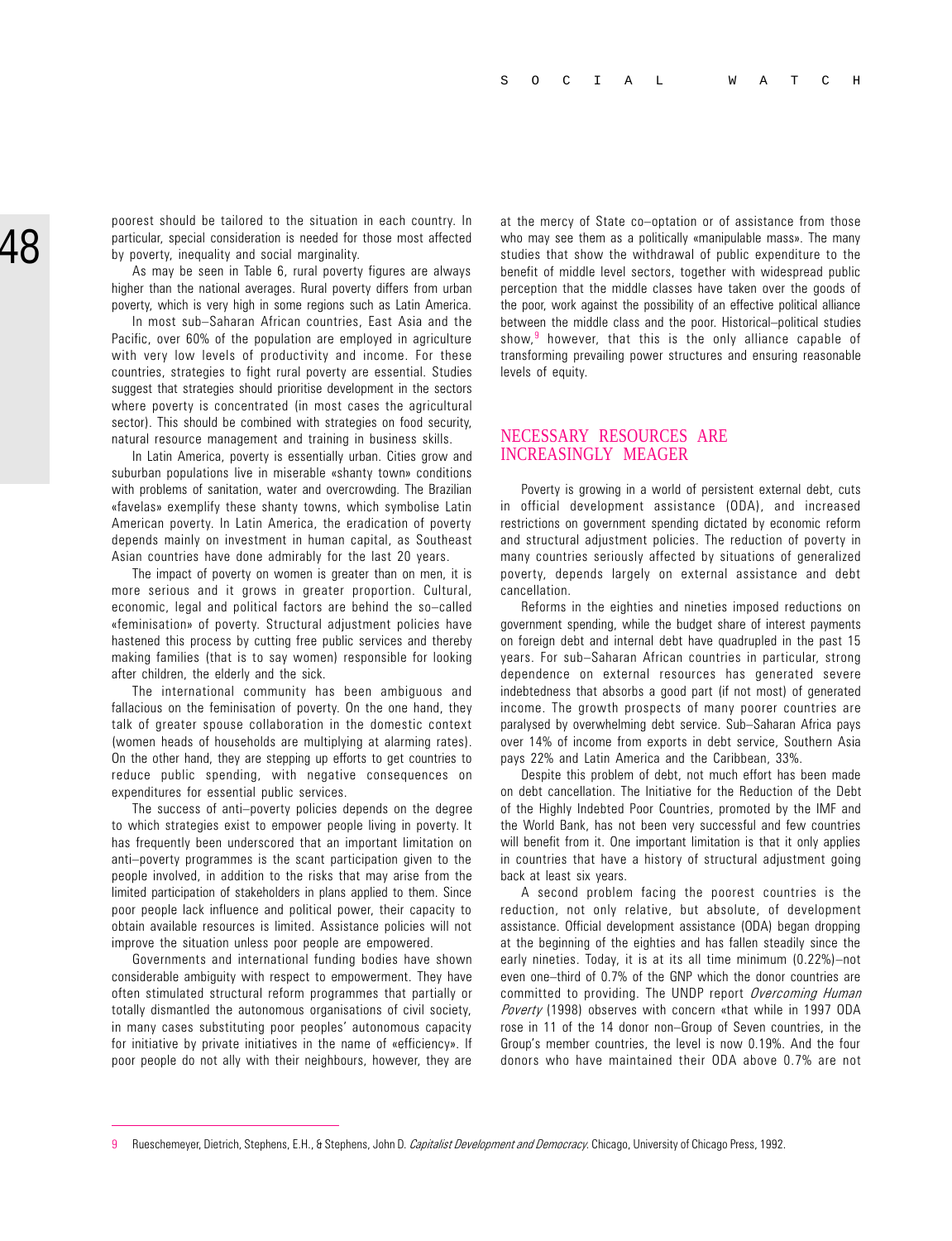members of the Group of Seven» (p. 16). Table 5 shows this situation.

A third problem facing countries with populations living in poverty is the relatively small sums allocated by governments and donor countries to funding BSS (Basic Social Services). The 1996 Oslo Consensus and the 1998 Hanoi Consensus recognised that international assistance was essential to eradicate absolute poverty and universalise access to BSS.

Present allocations are less than one-third the funds needed to achieve universal coverage of BSS (calculated at USD 220 billion).

Studies carried out in the framework of the  $20/20$  Initiative<sup>10</sup> show that present expenditure should be increased by at least 50% to achieve the social development goals established by the Summit meetings. On average, the countries studied allocate 13% of their budget. An analysis of thirty country studies carried out by UNDP (1998) shows that: a) most of the developing countries and donors have assigned less than the minimum required to ensure universal access to BSS over the next five to ten years; b) on average, BSS receive 12% to 14% of national budgets and 15% of ODA. The last column in Table 5 illustrates this situation.

#### TABLE 5.

| Development assistance, by donor countries                 |                           |                           |              |                                    |                      |  |  |
|------------------------------------------------------------|---------------------------|---------------------------|--------------|------------------------------------|----------------------|--|--|
| OFFICIAL DEVELOPMENT ASSISTANCE: variations in percentages |                           |                           |              |                                    |                      |  |  |
|                                                            | ODA as % of<br>GNP (1996) | ODA as % of<br>GNP (1997) | ODA goals    | % of<br>variation in<br>real terms | % assigned<br>to BSS |  |  |
| Australia                                                  | 0.29                      | 0.28                      | 0.7          | 3.6                                | 10.86                |  |  |
| Austria                                                    | 0.28                      | 0.26                      | 0.7          | 8.4                                | 7.98                 |  |  |
| Belgium                                                    | 0.35                      | 0.31                      | 0.7          | $-4.8$                             | 5.93                 |  |  |
| Canada                                                     | 0.31                      | $0.36*$ *                 | 0.7          | $20.8******$                       | 6.57                 |  |  |
| Denmark                                                    | 1.04                      | 0.97                      | $\mathbf{1}$ | 3.3                                | 9.87                 |  |  |
| Finland                                                    | 0.34                      | 0.33                      | 0.7          | 3.7                                | 9.69                 |  |  |
| France                                                     | 0.48                      | 0.45                      | 0.7          | $-3.8$                             |                      |  |  |
| Germany                                                    | 0.32                      | 0.28                      | 0.7          | $-10.9$                            | 14.6                 |  |  |
| Ireland                                                    | 0.3                       | 0.31                      | 0.7          | 8.9                                | 8.12                 |  |  |
| Italy                                                      | 0.2                       | 0.11                      | 0.7          | $-45.2$                            | 4.74                 |  |  |
| Japan                                                      | 0.2                       | 0.22                      | 0.7          | 9.6                                | 10.99                |  |  |
| Luxembourg                                                 | 0.41                      | 0.5                       | 0.7          | 19.6                               |                      |  |  |
| Netherlands                                                | 0.83                      | 0.8                       | 0.9          | 2.7                                | 8.09                 |  |  |
| New Zealand                                                | 0.21                      | 0.25                      | 0.7          | 22.1                               | 1.44                 |  |  |
| Norway                                                     | 0.85                      | 0.86                      | $\mathbf{1}$ | 5.9                                | 9.93                 |  |  |
| Portugal                                                   | 0.21                      | 0.25                      | 0.7          | 27.3                               | 1.11                 |  |  |
| Spain                                                      | 0.22                      | 0.23                      | 0.7          | 10.9                               | 9.16                 |  |  |
| Sweden                                                     | 0.82                      | 0.76                      | $\mathbf{1}$ | $-5.9$                             | 9.44                 |  |  |
| Switzerland                                                | 0.34                      | 0.32                      | 0.4          | $-4.2$                             | 2.7                  |  |  |
| United Kingdom                                             | 0.27                      | 0.26                      | 0.7          | $-2.2$                             | 4.19                 |  |  |
| United States                                              | 0.12                      | 0.08                      | none         | $-35.5$                            | 15.37                |  |  |

\* 0.33 when adjusted for IDA payments; \* no growth when adjusted for IDA payments.11

Sources: The Reality of Aid, 1997/1998; The Reality of Aid 1998/1999, Earthscan, London; and Better reporting on donor support to BSS: Opportunities and constraints. Technical report prepared by Development Initiatives, OECD/DCD and UNICEF for the Hanoi Meeting on the 20/20 Initiative, held from October 27th-29th 1998.

10 In: Implementing the 20/20 Initiative, op.cit. p.21

<sup>11</sup> Denmark introduced the new system of national accounts, ENS95, in 1997, which led to an upward revision of GNP. This, combined with other technical factors, caused a downward adjustment of the final Danish ODA/GNP ratio to 0.97 in 1997.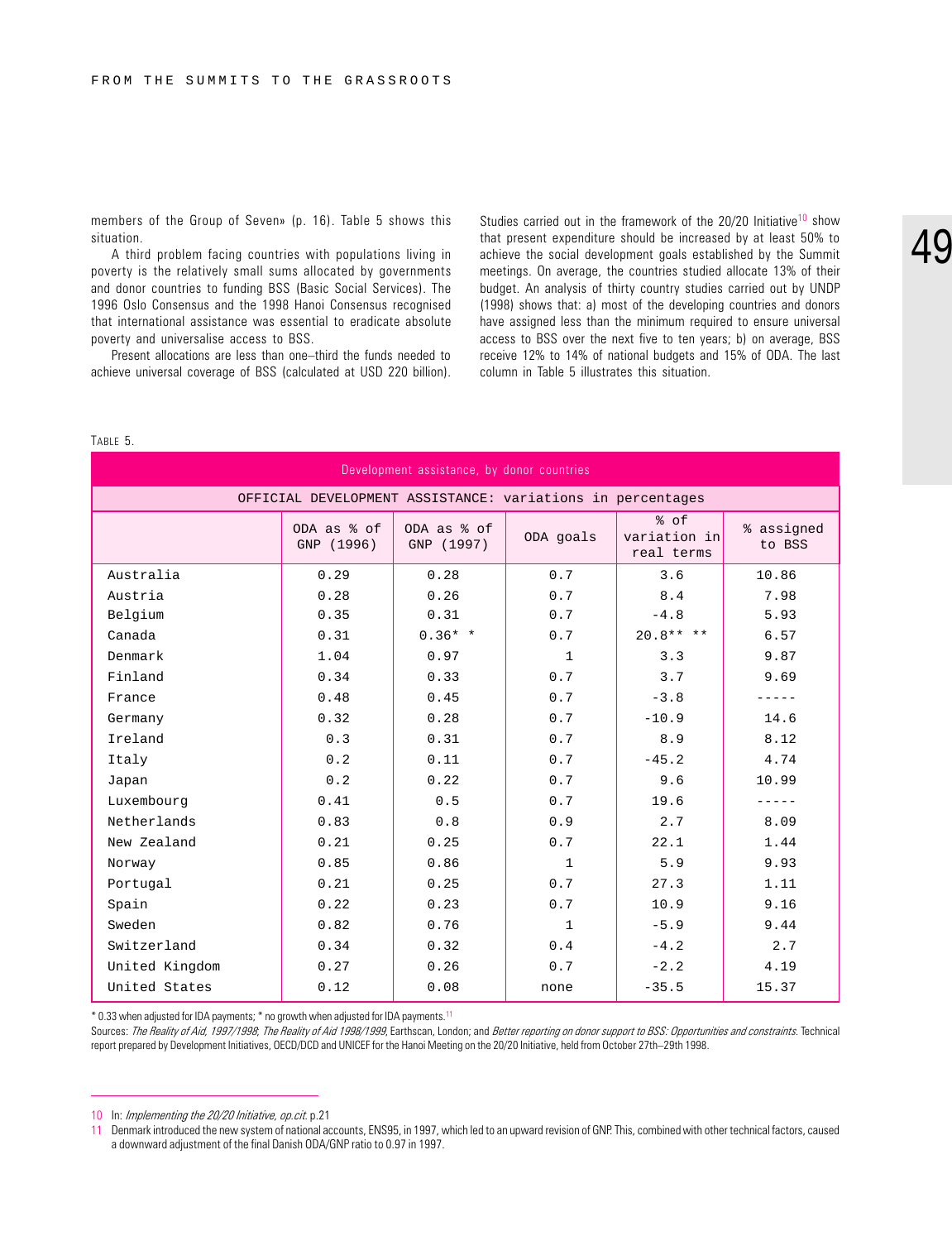#### THE NEGATIVE IMPACT OF ADJUSTMENT POLICIES AND OF THE «RETURN TO THE MARKET»

A basic assumption of economic theory on the relationship between growth and poverty is that economic growth will automatically «trickle down» toward the more underprivileged sectors of society and improve their standard of living. Many studies show the deficiencies of this theory and the ambiguity of the relationship between growth and reduction of poverty.

Studies are conclusive (UNDP, 1998: p.42) regarding the negative impact of economic recession on poverty: poor people are most vulnerable to negative growth. Positive growth, on the other hand, does not have a direct relationship with poverty. A UNDP study  $(1998)^{12}$  of 38 countries shows that neither moderate nor accelerated growth are guaranteed to reduce poverty.

Excessive focus on anti-inflation policies that predominated in «first generation» reforms does not seem to have contributed to the eradication of poverty. While hyperinflation made life harder for the poorest people who were unable to defend themselves from deterioration of their basic salaries, the effects of moderate policies focused exclusively on inflation are very much under discussion since they generate recessive impacts. The benefits of privatisation are similarly being questionned. Countries such as Viet Nam have given the world lessens on «heterodoxy». They have curbed pressure for «orthodox» adjustment by seeking forms of adjustment that do not cut social public spending and that mitigate the negative influence of trade liberalisation on social goods such as employment.

The recent Asian crisis and probable slowing of the economy in all developing countries flash a red warning signal on the situation of the poor, the vulnerable and the underprivileged of this world. If governments do not agree on a solution that will help to mitigate the negative effects of the new accumulation models, the world will become increasingly unequal and also poorer.

Increasing inequality in the world will be responsible in a good measure for the persistence of poverty. Inequality reduces the positive impact that economic growth could have on poverty. Inequality contributes to minimising the benefits of growth for the poor. Just as the poor are most vulnerable to recession, they also have the least capacity to benefit from growth. The greater the inequality between groups and persons, the lesser will be the «trickle down» effect. It is imperative to agree on joint action regarding equity and poverty and not to focus exclusively on the latter.

Inequality in the world is on the rise, not only among people but also among countries. The effects of globalisation tend to increase the inequality gap between rich and poor people within countries and between rich countries and poor countries. The pernicious effects of economic integration are to be seen: «While world growth has slowed, the difference in per capita growth rates between industrialized and developing countries has widened» (UNDP, 1998: p.48).

Third World countries suffer most from this worsening of inequality, both across and within borders. Latin American, African and former Socialist block countries are the most dramatically unequal. Latin America continues to be marked by a fatal inequality that is a «good» example of how-despite the economic recovery of the nineties-poverty reduction is curbed by a stong persistence of inequality.

In the countries of the former Socialist block, transition from a planned economy to a market economy has entailed an enormous redistribution, but in a regressive sense. Inequality is growing, intensifying the incidence of poverty and creating forms of poverty so far unknown in that region. Furthermore, save for a few exceptions, economic performance has remained mediocre and insufficient.

As for Africa, studies indicate that the trends in inequality reduction follow trends in poverty reduction. Africa's problems arise from the multiplication of the negative effects of inequality and negative growth rates and nothing seems to indicate that either phenomenon will be mitigated in the short term.

#### **CONCLUSIONS**

To describe poverty today in isolation from inequality or exclusion, to ignore that it results from prevailing accumulation models, or to discuss it without also discussing the negative impact of adjustment policies on lower income sectors, displays ignorance of the problem. It is equally false to discuss strategies to empower the poor in isolation from the impoverished middle classes. Such discussion is as useless as talk of the positive impact on the poor of a good operation of the market, since the poor are not in the market.

To eradicate poverty, a «POLICY» in a capital sense is required. The development model that is aggravating the situation of the poor in the world, increasing their numbers and strengthening existing patterns of inequity while creating others needs to be revised. A development style that depredates the environment and excludes millions of people from any access to social goods such as education, health and jobs has to change. The gap between countries and between people is becoming increasingly unsalvageable. If Copenhagen $+5$  does not incorporate substantial criticism of prevailing development models, the objectives of poverty reduction will be no more than ethical imperatives: they will lack the capacity to be politically imposed on anybody. $\bullet$ 

<sup>12</sup> Rodriguez, F.C. Evaluation of Poverty Alleviation Programmes: The Lessons Learned. Draft document for the Network of Knowledge for the Reduction of Poverty, New York, SEPED/UNDP, 1998.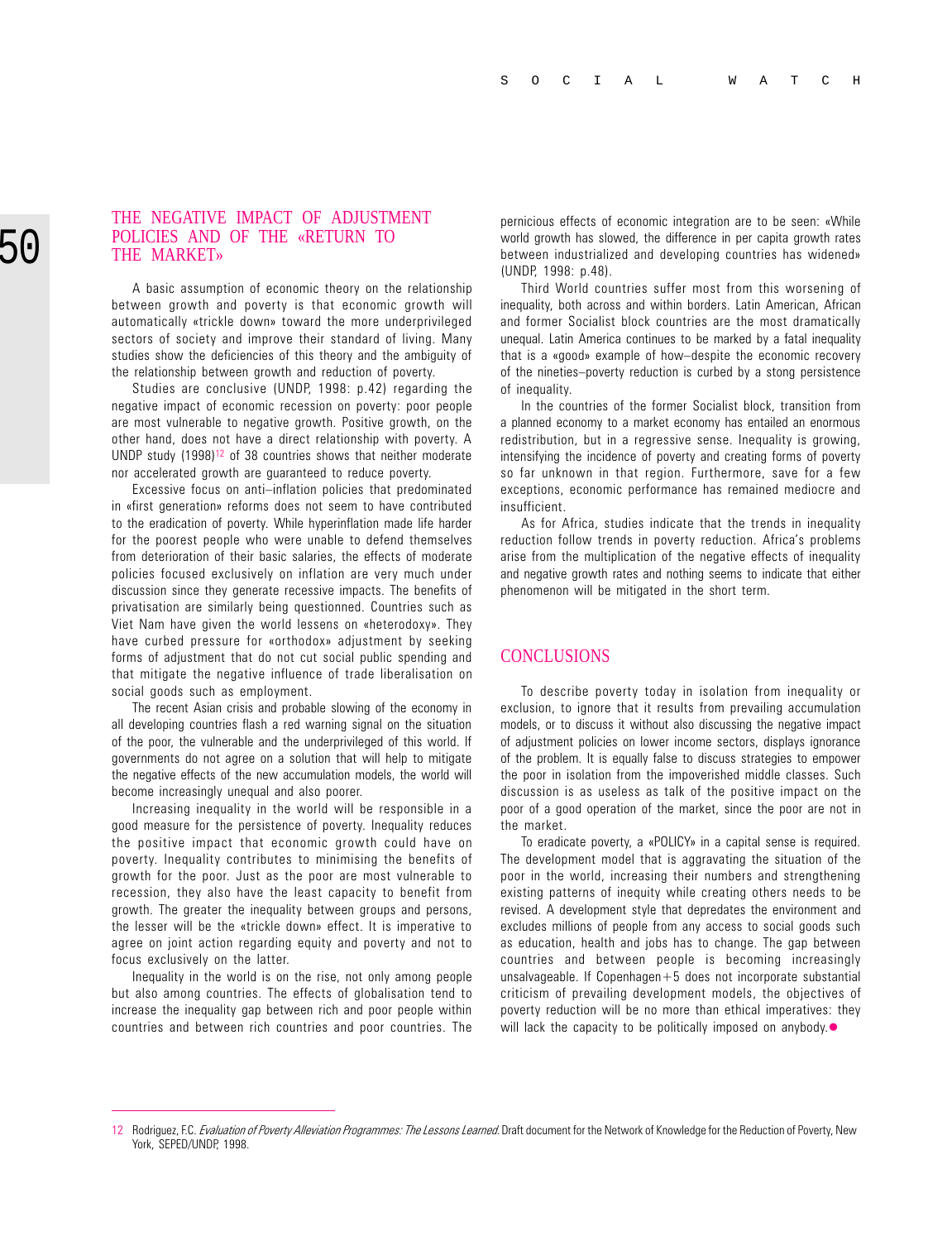#### TABLE 6.

| Poverty in the world: latest data |                                   |                      |              |              |  |
|-----------------------------------|-----------------------------------|----------------------|--------------|--------------|--|
|                                   | Population below the poverty line |                      |              |              |  |
|                                   | Survey year                       | Rural                | Urban        | National     |  |
|                                   |                                   | (2)                  | $($ $\})$    | (3)          |  |
| Albania                           | 1996                              |                      |              | 19.6         |  |
| Algeria                           | 1995                              | 30.3                 | 14.7         | 22.6         |  |
| Argentina                         | 1991                              |                      |              | 25.5         |  |
| Bangladesh                        | 1995-96                           | 39.8                 | 14.3         | 35.6         |  |
| Benin                             | 1995                              |                      |              | 33.0         |  |
| Brazil                            | 1990                              | 32.6                 | 13.1         | 17.4         |  |
| Burundi                           | 1990                              |                      |              | 36.2         |  |
| Chile                             | 1994                              |                      |              | 20.5         |  |
| China                             | 1995                              | 9.2                  | $<$ 2        | 6.5          |  |
| Colombia                          | 1992                              | 31.2                 | 8.0          | 17.7         |  |
| Dominican Rep.                    | 1992                              | 29.8                 | 10.9         | 20.6         |  |
| Ecuador                           | 1994                              | 47.0                 | 25.0         | 35.0         |  |
| El Salvador                       | 1992                              | 55.7                 | 43.1         | 48.3         |  |
| Estonia                           | 1994                              | 14.7                 | 6.8          | 8.9<br>64.0  |  |
| Gambia                            | 1992                              |                      |              |              |  |
| Ghana<br>Guinea-Bissau            | 1992                              | 34.3<br>60.9         | 26.7<br>24.1 | 31.4         |  |
| Honduras                          | 1991<br>1992                      | 46.0                 | 56.0         | 48.8<br>50.0 |  |
| Hungary                           | 1993                              |                      |              | 25.3         |  |
| India                             | 1994                              | 36.7                 | 30.5         | 35.0         |  |
| Indonesia                         | 1990                              | 14.3                 | 16.8         | 15.1         |  |
| Jamaica                           | 1992                              |                      |              | 34.2         |  |
| Jordan                            | 1991                              |                      |              | 15.0         |  |
| Kenya                             | 1992                              | 46.4                 | 29.3         | 42.0         |  |
| Kyrgyzstan                        | 1993                              | 48.1                 | 28.7         | 40.0         |  |
| Lao People's                      |                                   |                      |              |              |  |
| Dem. Rep.                         | 1993                              | 53.0                 | 24.0         | 46.1         |  |
| Lesotho                           | 1993                              | 53.9                 | 27.8         | 49.2         |  |
| Malawi                            | 1990-91                           |                      |              | 54.0         |  |
| Mauritania                        | 1990                              |                      |              | 57.0         |  |
| Mauritius                         | 1992                              |                      |              | 10.6         |  |
| Mongolia                          | 1995                              | 33.1                 | 38.5         | 36.3         |  |
| Morocco                           | 1990-91                           | 18.0                 | 7.6          | 13.1         |  |
| Nepal                             | 1995-96                           | 44.0                 | 23.0         | 42.0         |  |
| Nicaragua                         | 1993                              | 76.1                 | 31.9         | 50.3         |  |
| Nigeria                           | 1992-93                           | 36.4                 | 30.4         | 34.1         |  |
| Pakistan                          | 1991                              | 36.9                 | 28.0         | 34.0         |  |
| Paraquay                          | 1991<br>1991                      | 28.5                 | 19.7         | 21.8<br>54.0 |  |
| Peru                              |                                   | 68.0                 | 50.3         |              |  |
| Philippines                       | 1991<br>1993                      | 71.0                 | 39.0         | 54.0<br>23.8 |  |
| Poland<br>Romania                 | 1994                              | 27.9                 | 20.4         | 21.5         |  |
| Russian                           |                                   |                      |              |              |  |
| Federation                        | 1994                              |                      |              | 30.9         |  |
| Rwanda                            | 1993                              |                      |              | 51.2         |  |
| Sri Lanka                         | 1990-91                           | 38.1                 | 28.4         | 35.3         |  |
| Tanzania                          | 1991                              |                      |              | 51.1         |  |
| Thailand<br>Trinidad &            | 1992                              | 15.5                 | 10.2         | 13.1         |  |
| Tobago                            | 1992                              |                      |              | 21.0         |  |
| Tunisia                           | 1990                              | 21.6                 | 8.9          | 14.1         |  |
| Uganda                            | 1993                              |                      |              | 55.0         |  |
| Ukraine                           | 1995                              |                      |              | 31.7         |  |
| Viet Nam                          | 1993                              | 57<br>$\mathfrak{D}$ | 259          | 509          |  |

#### TABLE 7.

|                                                                     | Other forms of measuring poverty: the International Line |           |                       |                              |                                 |
|---------------------------------------------------------------------|----------------------------------------------------------|-----------|-----------------------|------------------------------|---------------------------------|
|                                                                     | International poverty line                               |           |                       |                              |                                 |
|                                                                     | Survey<br>year                                           | る         | nation Survey<br>year | ٩,<br>USD1<br>a day          | ٩,<br>USD <sub>2</sub><br>a day |
| Countries having under 20% poor                                     |                                                          |           |                       |                              |                                 |
| Belarus                                                             |                                                          |           | 1993                  | $\leq$ 2                     | 6.4                             |
| Hungary                                                             |                                                          |           | 1993                  | $\mathfrak{D}$<br>$\epsilon$ | 10.7                            |
| Russian<br>Federation                                               |                                                          | . .       | 1993                  | $<$ 2                        | 10.9                            |
| Kazakstan                                                           |                                                          | . .       | 1993                  | $\overline{2}$<br>$\lt$      | 12.1                            |
| Poland                                                              |                                                          | . .       | 1993                  | 6.8                          | 15.1                            |
| Algeria                                                             | 1995                                                     | 22.6      | 1995                  | < 2                          | 17.6                            |
| Lithuania                                                           |                                                          | $\ddotsc$ | 1993                  | < 2                          | 18.9                            |
| Morocco                                                             | 1990-91                                                  | 13.1      | 1990-9                | $<$ 2                        | 19.6                            |
| Countries having a poor population of between 20%<br>and 30%        |                                                          |           |                       |                              |                                 |
| Colombia                                                            | 1992                                                     | 17.7      | 1991                  | 7.4                          | 21.7                            |
| Tunisia                                                             | 1990                                                     | 14.1      | 1990                  | 3.9                          | 22.7                            |
| Bulgaria                                                            |                                                          |           | 1992                  | 2.6                          | 23.5                            |
| Jordan                                                              |                                                          |           | 1992                  | 2.5                          | 23.5                            |
| Tailandia                                                           | 1992                                                     | 13.1      | 1992                  | $\overline{a}$<br>$\epsilon$ | 23.5                            |
| Jamaica                                                             |                                                          |           | 1993                  | 4.3                          | 24.9                            |
| Turkmenistan                                                        |                                                          |           | 1993                  | 4.9                          | 25.8                            |
| Malaysia                                                            |                                                          |           | 1989                  | 5.6                          | 26.6                            |
| Moldova,<br>Rep. of                                                 |                                                          |           | 1992                  | 6.8                          | 30.6                            |
| <i>Countries having a poor population of between 31%</i><br>and 40% |                                                          |           |                       |                              |                                 |
| Venezuela                                                           |                                                          |           | 1991                  | 11.8                         | 32.2                            |
| Estonia                                                             |                                                          |           | 1993                  | 6.0                          | 32.5                            |
| Chile                                                               | 1994                                                     | 20.5      | 1992                  | 15.0                         | 38.5                            |
| Mexico                                                              |                                                          |           | 1992                  | 14.9                         | 40.0                            |
| Countries having a poor population of between 41%<br>and 50%        |                                                          |           |                       |                              |                                 |
| Sri Lanka                                                           | $1990 - 91$                                              | 35.3      | 1990                  | 4.0                          | 41.2                            |
| Brail                                                               |                                                          |           | 1995                  | 23.6                         | 43.5                            |
| Costa Rica                                                          |                                                          |           | 1989                  | 18.9                         | 43.8                            |

While... «New estimates show that the world's 225 richest people have a combined wealth of over USD 1 trillion, equal to the annual income of the poorest 47% of the world's people (2.5 billion).»

PNUD. Informe sobre Desarrollo Humano, 1998.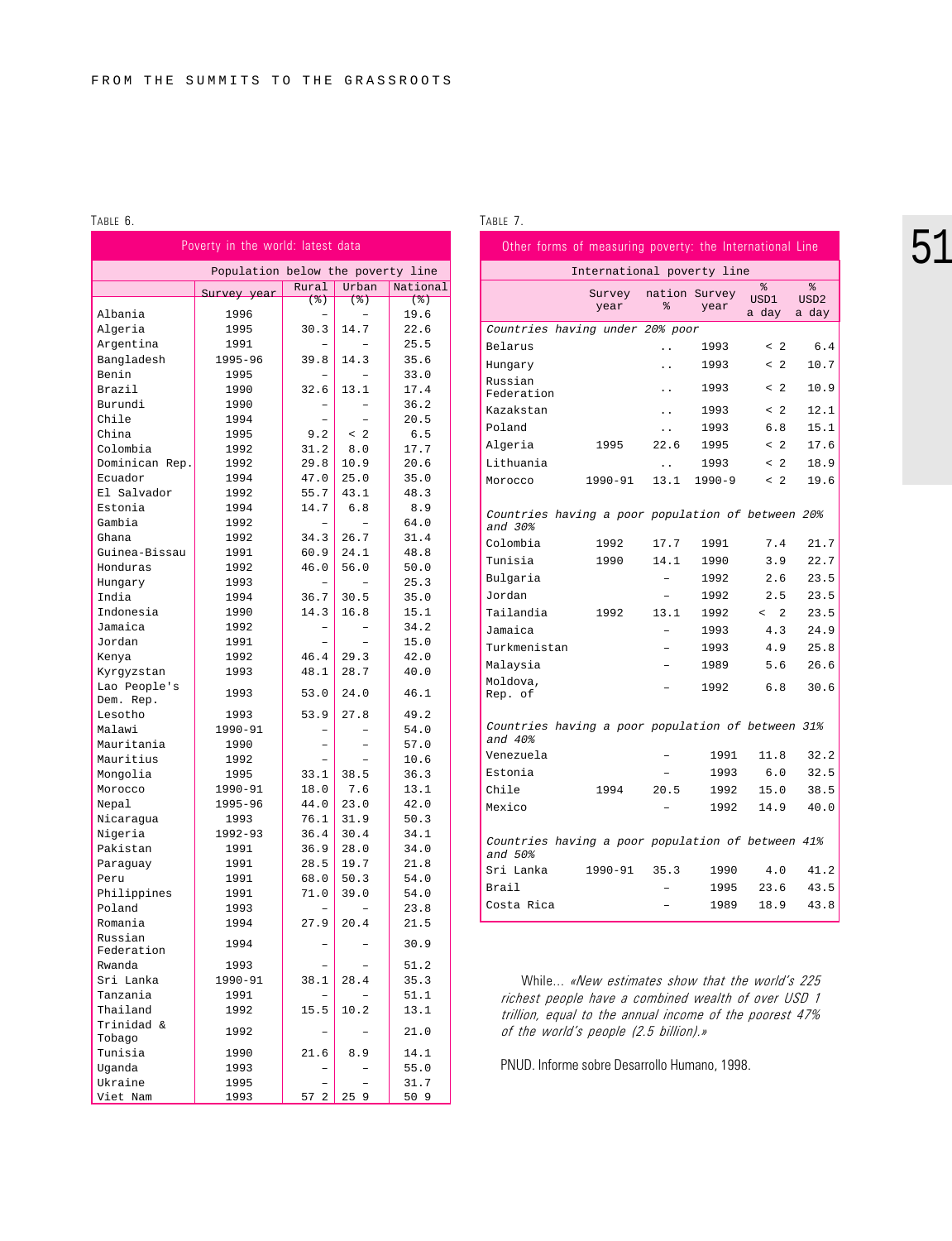#### TABLE 7. (cont.)

|                                                                         | Other forms of measuring poverty: the International Line |                    |            |                     |                                 |
|-------------------------------------------------------------------------|----------------------------------------------------------|--------------------|------------|---------------------|---------------------------------|
|                                                                         | International poverty line                               |                    |            |                     |                                 |
|                                                                         | Survey<br>year                                           | nation Survey<br>옹 | year       | နွ<br>USD1<br>a day | နွ<br>USD <sub>2</sub><br>a day |
| Countries having a poor population of between 51%<br>and 60%            |                                                          |                    |            |                     |                                 |
| Guinea                                                                  |                                                          |                    | 1991       | 26.3                | 50.2                            |
| South Africa                                                            |                                                          |                    | 1993       | 23.7                | 50.2                            |
| Egypt                                                                   |                                                          |                    | $1990 - 9$ | 7.6                 | 51.9                            |
| Côte<br>d'Ivoire                                                        |                                                          |                    | 1988       | 17.7                | 54.8                            |
| Czech<br>Republic                                                       |                                                          |                    | 1993       | 3.1                 | 55.1                            |
| Kyrgyztan                                                               |                                                          |                    | 1993       | 18.9                | 55.3                            |
| Pakistan                                                                |                                                          |                    | 1991       | 11.6                | 57.0                            |
| China                                                                   | 1995                                                     | 6.5                | 1995       | 22.2                | 57.8                            |
| Indonesia                                                               | 1990                                                     | 15.1               | 1995       | 11.8                | 58.7                            |
| Nigeria                                                                 | $1992 - 93$                                              | 34.1               | $1992 - 9$ | 31.1                | 59.9                            |
| Countries having a poor population of between 61%<br>and 70%            |                                                          |                    |            |                     |                                 |
| Botswana                                                                |                                                          |                    | $1985 - 8$ | 33.0                | 61.0                            |
| Philippines                                                             | 1991                                                     | 54.0               | 1991       | 28.6                | 64.5                            |
| Ecuador                                                                 | 1995                                                     |                    | 1994       | 30.4                | 65.8                            |
| Zimbabwe                                                                |                                                          |                    | $1990 - 9$ | 41.0                | 68.2                            |
| Mauritania                                                              |                                                          |                    | 1988       | 31.4                | 68.4                            |
| Countries having a poor population of between<br>and 80%                |                                                          |                    |            |                     | 71%                             |
| Rumania                                                                 |                                                          |                    | 1992       | 17.7                | 70.9                            |
| Lesotho                                                                 |                                                          |                    | $1986 - 8$ | 48.8                | 74.1                            |
| Nicaragua                                                               |                                                          |                    | 1993       | 43.8                | 74.5                            |
| Honduras                                                                |                                                          |                    | 1992       | 46.9                | 75.7                            |
| Guatemala                                                               |                                                          |                    | 1989       | 53.3                | 76.8                            |
| Kenya                                                                   |                                                          |                    | 1992       | 50.2                | 78.1                            |
| Senegal                                                                 |                                                          |                    | $1991 - 9$ | 54.0                | 79.6                            |
| Countries having over 80% of the population in a<br>position of poverty |                                                          |                    |            |                     |                                 |
| Slovakia                                                                |                                                          |                    | 1992       | 12.8                | 85.1                            |
| Nepal                                                                   |                                                          |                    | 1995       | 50.3                | 86.7                            |
| Rwanda                                                                  |                                                          |                    | $1983 - 8$ | 45.7                | 88.7                            |
| India                                                                   | 1994                                                     | 35.0               | 1992       | 52.5                | 88.8                            |
| Ethiopia                                                                |                                                          |                    | $1981 - 8$ | 46.0                | 89.0                            |
| Niger                                                                   |                                                          | ÷,                 | 1992       | 61.5                | 92.0                            |

#### TABLE 8.

| Income concentration in the world |                  |               |                  |               |  |  |
|-----------------------------------|------------------|---------------|------------------|---------------|--|--|
| Countries                         | Previous<br>year | Gini<br>Index | Last<br>availabl | Gini<br>Index |  |  |
|                                   |                  |               | year             |               |  |  |
| Algeria                           | 1988             | 38.73         | 1995 a,          | 35.3          |  |  |
| Argentina                         | 1989             | 47.59         |                  |               |  |  |
| Armenia                           | 1989             | 39.39         |                  |               |  |  |
| Australia                         | 1989 с,          | 33.7          | 1990             | 41.72         |  |  |
| Austria                           | 1987 с,          | 23.1          |                  |               |  |  |
| <b>Bahamas</b>                    | 1993             | 45.29         |                  |               |  |  |
| Bangladesh                        | 1992             | 28.27         |                  |               |  |  |
| Belarus                           | 1993c,           | 21.6          | 1995             | 28.53         |  |  |
| Belgium                           | 1992 с.          | 25            |                  |               |  |  |
| Bolivia                           | 1990             | 42.04         |                  |               |  |  |
| Botswana                          | 1986             | 54.21         |                  |               |  |  |
| Brazil                            | 1989             | 63.42         | 1995 с,          | 60.1          |  |  |
| Bulgaria                          | 1992c,           | 30.8          | 1993             | 34.42         |  |  |
| Canada                            | 1991             | 27.65         | 1994c,           | 31.5          |  |  |
| Central<br>African Rep.           | 1992             | 55            |                  |               |  |  |
| Chile                             | 1994             | 56.49         |                  |               |  |  |
| China                             | 1992             | 37.6          | 1995 с,          | 41.5          |  |  |
| Colombia                          | 1991             | 51.32         | 1995 с,          | 57.2          |  |  |
| Korea, Rep.<br>of                 | 1988             | 33.64         |                  |               |  |  |
| Costa Rica                        | 1989             | 46.07         | 1996 с,          | 47            |  |  |
| Côte<br>d'Ivoire                  | 1988             | 36.9          |                  |               |  |  |
| Czech Rep.                        | 1993c,           | 26.6          | 1994             | 28.26         |  |  |
| Denmark                           | $1992c$ ,        | 24.7          |                  |               |  |  |
| Dominican<br>Rep.                 | 1989 с,          | 50.5          | 1992             | 49            |  |  |
| Ecuador                           | 1994 a,          | 46.6          |                  |               |  |  |
| Egypt                             | 1991             | 32            |                  |               |  |  |
| El Salvador                       | 1990             | 44.77         | 1995 с,          | 49.9          |  |  |
| Estonia                           | 1993 с,          | 39.5          | 1995             | 36.63         |  |  |
| Finland                           | 1991c,           | 25.6          |                  |               |  |  |
| France                            | 1989 с.          | 32.7          |                  |               |  |  |
| Germany                           | 1989 с,          | 28.1          |                  |               |  |  |
| Ghana                             | 1992             | 33.91         |                  |               |  |  |
| Greece                            | 1988             | 35.19         |                  |               |  |  |
| Guatemala                         | 1989             | 59.6          |                  |               |  |  |

a. Refers to expenditure shares by percentiles of population.

b. Ranked by per capita expenditure.

c. Refers to income shares by percentiles of population.

d. Ranked by per capita income.